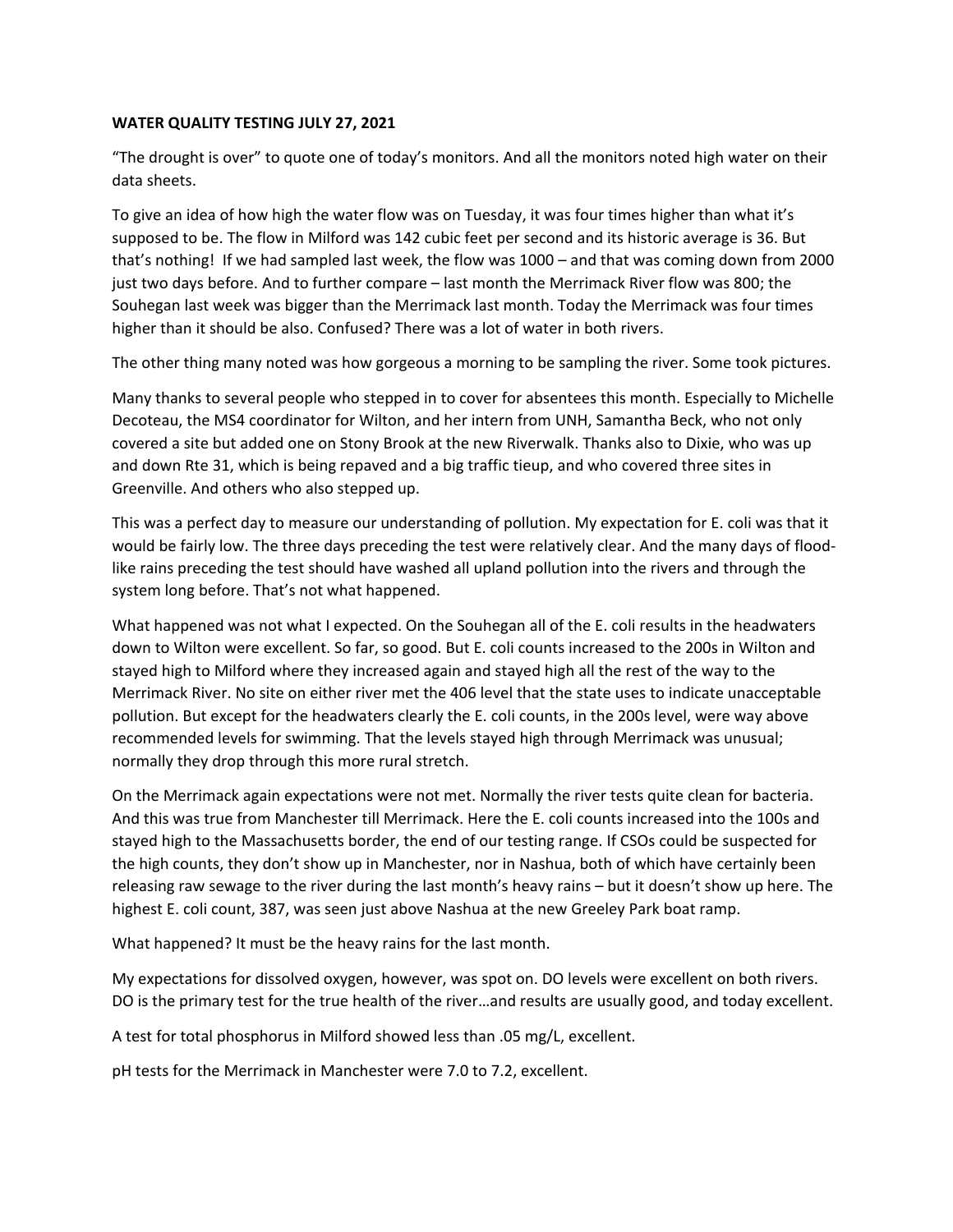Once again these results are merely a snapshot in time.

What we need to see is a real effort to protect upland small brooks and wetlands from accumulating pollution. They need to provide a filtering effect, not be a source of pollution. Farmers, landowners, developers, dog walkers and others need to keep back from the stream corridor and not allow fertilizers, runoff, or other pollutants to get into the system. Keeping back from the water will allow filtration for naturally occurring pollutants and still allow the important visual pleasure of seeing the water for a longer time into the future. It's a fact not a criticism to say that people pollute. We all have to work on protecting our waters. We had one unexplained spike in E. coli just above the mill pond in Greenville that might have come from farming.

One of today's concerns is that the river water on both the Merrimack and Souhegan was tea colored, a general indication of sedimentation. This is not a surprise since the flow levels have been so high recently. Erosion would have been naturally occurring. Normally the water tests relatively clear.

One special surprise today was the spotting of a beaver in the middle of Milford between the two dams near the Swing Bridge. Flowers were out in abundance. Ducks and rowing shells were out on the Merrimack. And of course, a few people left their trash in the last month for monitors to pick up for them – thank you, all.

It's been a funny summer – two droughts then historical rain. The next test will be before Labor Day on August 31 to close out the season.

Here are the results of this week's test.

Flow on Upper Souhegan was 142 CFS. Expected flow for that date is 36 Flow on Lower Souhegan was 215 CFS. Historic flow for that date is 50 Flow on Merrimack was 6800 CFS. Historic flow for that date is 1780 RAINFALL: Sunday .16-.20"; otherwise clear Temperature: Souhegan 20c Merrimack 22c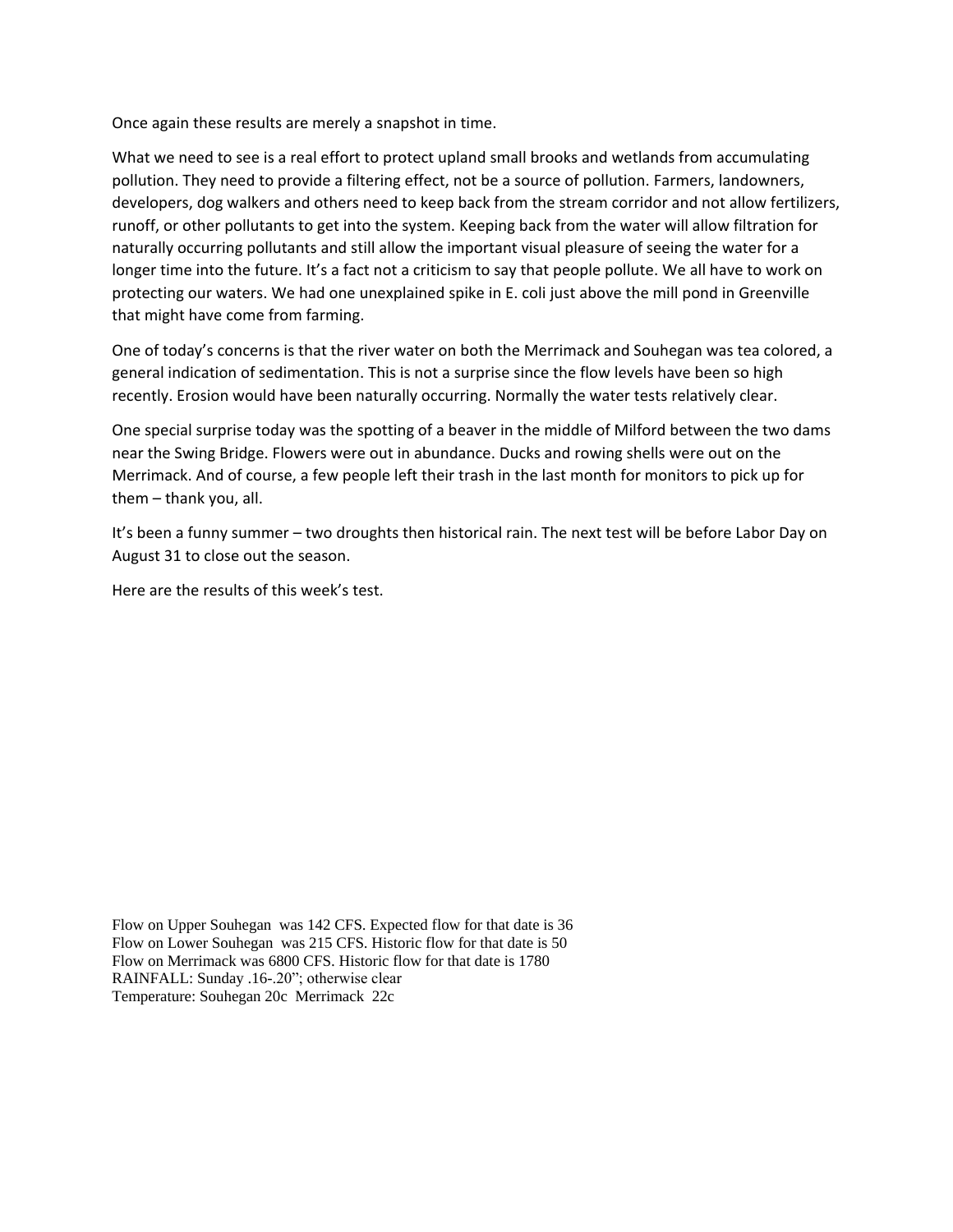# **E-COLI MONITORING RESULTS FOR TESTS TAKEN ON JULY 27, 2021**

*E. coli levels less than 88 are good; 88-126 are marginal; 126-406 are unsatisfactory; above 406 is dangerous and should be avoided.*

## SOUHEGAN RIVER SITES: mpn/100mL

- 1. Billy Ward Pond, Ashburnham #1 13.4; #2 18.5
- 2. SoR 333 Water Loom Pond, New Ipswich 8.1
- 3. SoR 320 Highbridge, New Ipswich 13.5
- 4. SoR 309 Above Greenville Mill Pond, Greenville 290.9
- 5. SoR 296 Downtown Greenville upstream of WWTP 30.1
- 6. SoR 291 Green Bridge off Rte 31 below Greenville WWTP 51.2
- 7. SoR 218 Horseshoe, Wilton 55.4
- 8. Riverwalk, Stony Brook, Wilton 113.7
- 9. SoR 210 Downtown Wilton lost in the lab
- 10. SoR 201 Pine Valley Mill, West Milford 261.3
- 11. SoR 170 Behind Hayward Field, West Milford 178.9
- 12. SoR 155 Souhegan Valley Boys and Girls Club, Milford 193.5
- 13. SoR 146 Swing Bridge, Milford 275.5
- 14. SoR 133 Riverside Cemetery, Milford 248.1
- 15. SoR 130 Behind Lorden Plaza, Milford
- 16. SoR 122 Amherst Country Club 248.9
- 17. SoR 116 Amherst Conservation land Fairway Road, Amherst
- 18. SoR 095 Boston Post Road Canoeport, Amherst 290.9
- 19. SoR 070 Seaverns Bridge, Merrimack 214.3
- 20. SoR 057 Indian Ledges, Merrimack
- 21. SoR 034 Turkey Hill Bridge, Merrimack 214.3
- 22. SoR 015 Wildcat Falls, Merrimack

### MERRIMACK RIVER SITES:

- 1. Mer 600 Above Amoskeag Dam, Manchester 24.3
- 2. Mer 590 Arms Park, Manchester 29.5
- 3. Mer 580 Upstream of Piscataquog River, Manchester
- 4. Mer 570 Goffs Falls, Litchfield 56.3
- 5. Mer 560 Depot Street, Merrimack 135.4
- 6. Mer 550 Upstream of Souhegan River, Merrimack
- 7. Mer 540 Thorntons Ferry, Merrimack
- 8. Mer 530 Greeley Park, Nashua 387.3
- 9. Mer 520 Taylors Falls Bridge, Nashua 118.7
- 10. Mer 510 Sagamore Bridge, Hudson 172.3
- 11. Mer 500 Pheasant Lane Mall, Hudson
- 12. Mer 490 Upstream of Tyngsboro Bridge 145.0